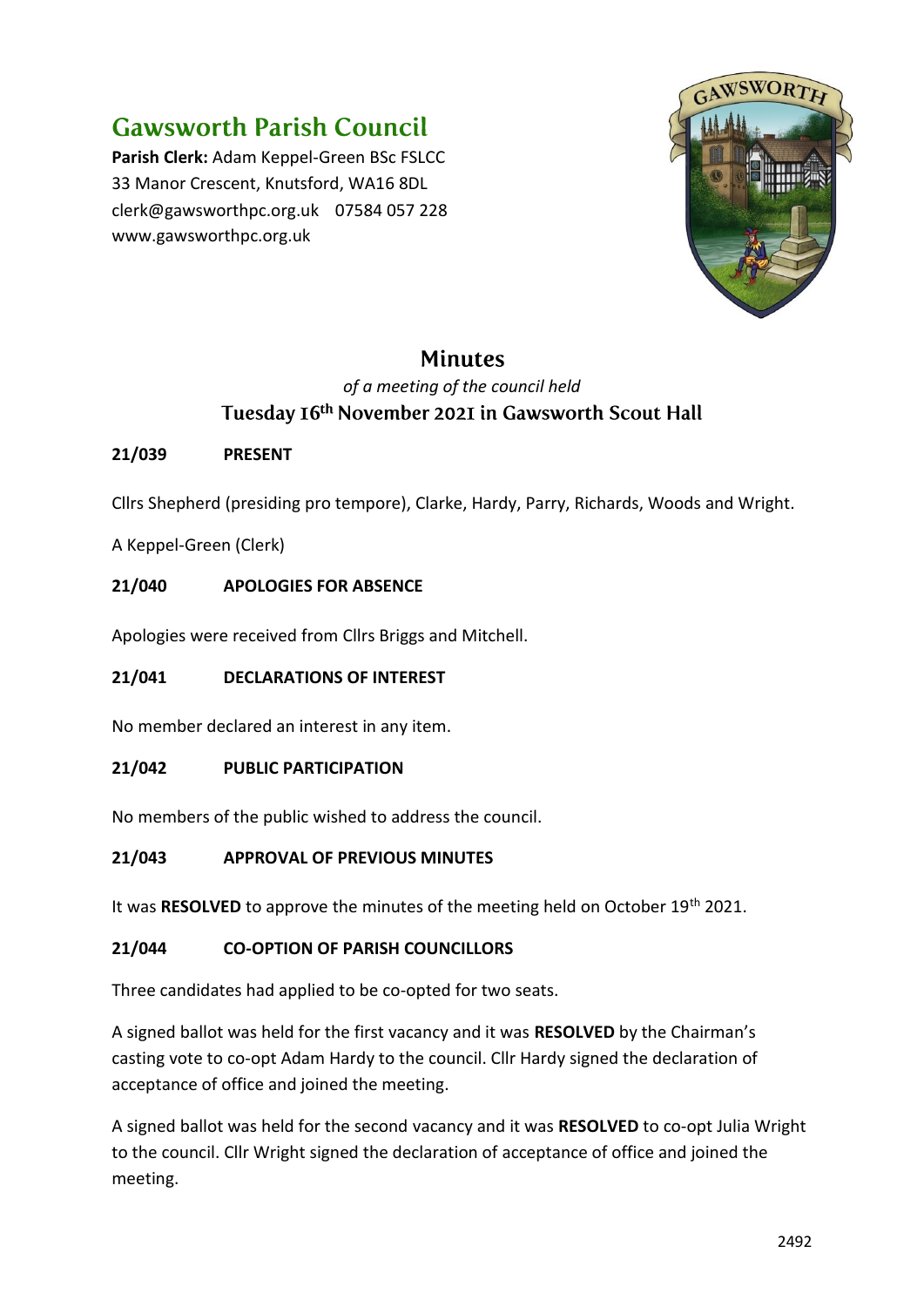Thanks were expressed to the third candidate for their interest in joining the council.

#### **21/044 CHESHIRE EAST COUNCILLORS REPORT**

Referring to discussion at the previous meeting, Cllr Smetham confirmed that the LPS15 application would be determined by the Strategic Planning Board and not by delegated decision. Cllr Smetham further highlighted the Community Governance Review consultation and that Dark Lane would remain on the gritting route due to the potential for traffic signals at the crossroads.

Cllr Puddicombe noted that the letter submitted by one of the landowners of the LPS15 sight was an interesting read and reported that Cheshire East Council has two preferred bidders for the SMDA site.

#### **21/045 PARISH MATTERS**

Cllr Hardy reported that a number of signs required cleaning across the parish.

A brief discussion was held on arrangements for switching on of the Christmas Lights and it was agreed that no event should be held due to the pandemic but noted that the Hub was holding a Christmas event, that there would be carol singers from the Church and the sleigh tractor would be going through the village.

Cllr Woods reported planting in Nancy's Wood was planned for the coming weekend following clearance works.

Cllr Shepherd reported that there was no sign at Moss Terrace and requested it be considered at the next meeting.

Cllr Richards joined the meeting and assumed the chair.

#### **21/046 CHESHIRE EAST COUNCIL COMMUNITY GOVERNANCE REVIEW**

Cllr Puddicombe was invited to address the meeting and stated that whilst he and Cllr Jeuda supported the principle of transferring part of Gawsworth Parish into Macclesfield Parish they would not be lobbying on the issue, do not consider the area ill served by the Parish Council and that they would consider all points raised by the council and residents.

It was **RESOLVED** that subject to inclusion of reference to Friends of Gawsworth School, the 'convenience' of the current governance arrangements, highlighting errors in the consultation documents and the inappropriate justification for revised boundaries that the draft consultation submission outlining the council's objections to the proposed transfer of part of Gawsworth Parish to Macclesfield Parish be approved.

# **21/047 PUBLIC PARTICIPATION**

A resident reported she had volunteered to coordinate the dissemination of poppy wreaths